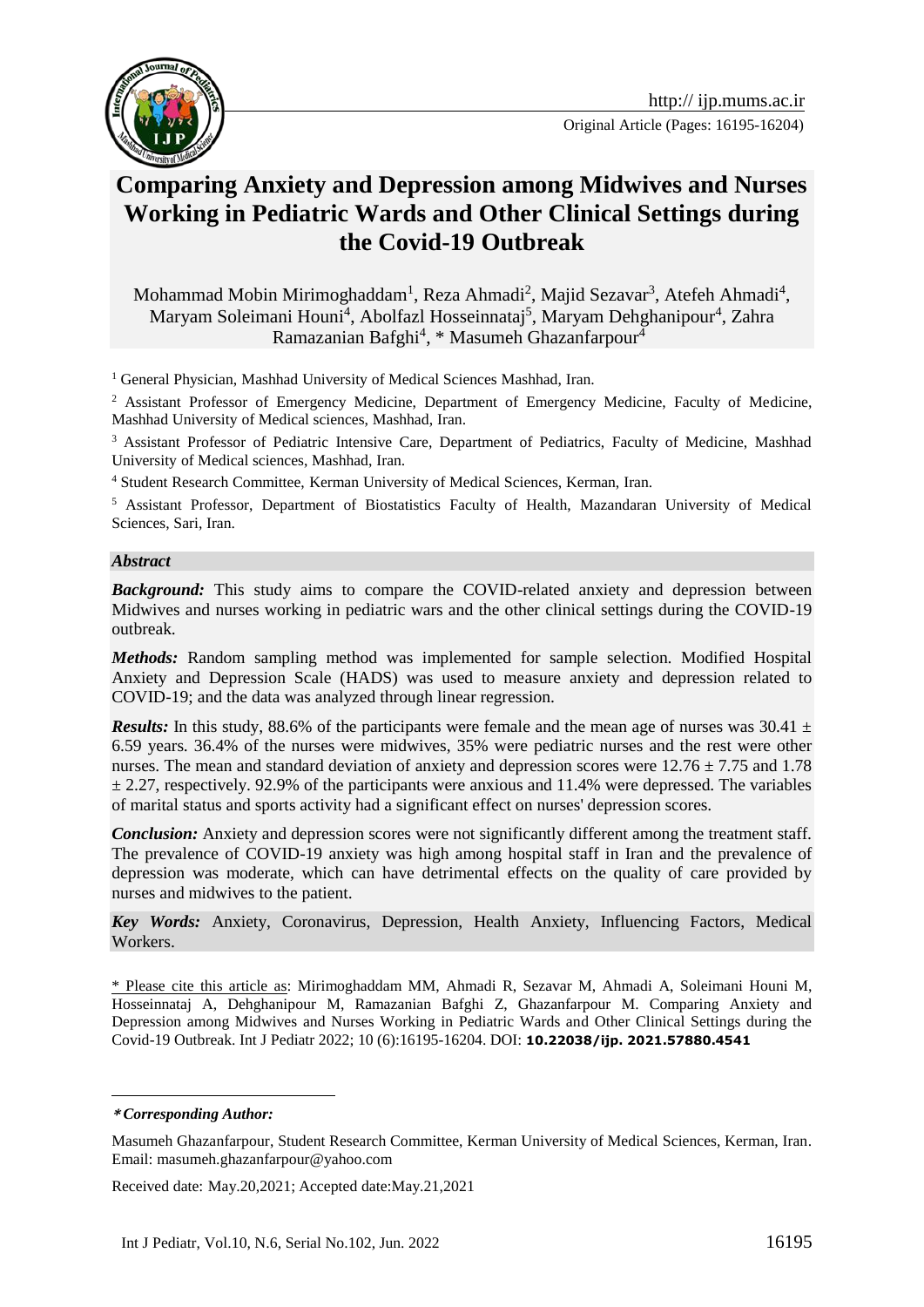# **1- INTRODUCTION**

One of the pandemics that have affected all people in the world in recent years is Covid 19 disease (1). A new type of coronavirus (2019-nCoV) was first observed as a causative agent of pneumonia in 2019 in Wuhan, China, and spread rapidly throughout the world, leading to a serious epidemic called COVID-19 (2). According to the COVID-19 epidemic, which has spread to 213 countries and infected 13 million people so far, it is predicted that a large number of COVID-19 survivors will suffer from mental disorders (3).

The prevalence of coronary heart disease and the fear of contracting the disease have caused people to experience a great deal of anxiety and stress, as the disease operates silently and the person realizes that s/he has been infected with the virus at least 14 days after being infected. It is possible that anyone unknowingly carries the disease. Obsessive-compulsive disorder is becoming a serious phobia of coronary heart disease and anxiety (4).

Among occupations, health care workers, especially nurses, are more likely than others to be exposed to psychological disorders such as anxiety and stress because they are at the forefront of the disease (Brooks et al., 2020).

Stress is more common in health care workers who have been quarantined at home or in hospital due to contact with a suspect; For example, family tensions due to family blame for having a high-risk job are stressors for people working in highrisk locations such as health centers (Blendon, Benson, DesRoches, Raleigh, & Taylor-Clark, 2004).

Concerns about illness and transmission of the virus to family members and the resulting guilt increase the health of health workers, including nurses and midwives, during quarantine (Chen et al., 2020). A cross-sectional study on medical personnel in China during the Covid-19 outbreak showed that out of 512 personnel, about 164 had direct contact with an infected patient. The prevalence of anxiety was about 12.5%, of which 10.35% experienced mild anxiety, 1.36% moderate anxiety and about 0.78% experienced severe anxiety (Brooks et al., 2020).

Previous studies have shown that medical staff are more frightened, worried and depressed than administrative staff. In addition, the front-line medical staff working in the intensive care units, emergency departments, and respiratory and infectious disease wards are twice as likely to suffer from anxiety and depression as those who have less contact with Covid-19 patients. (Lu, Wang, Lin, & Li, 2020). Previous studies have reported a higher risk of psychological side effects in medical staff than in other employees working in departments that are less likely to experience a coronary crisis (Lasalvia et al., 2021).

The findings of this study show that nurses and midwives are one of the populations at risk of mental health during Covid 19 epidemic. The occurrence of these disorders may lead to decreased ability to work, impaired concentration and learning, impaired performance of assigned tasks, changes in quality of life and their improper performance. For timely prevention and treatment, it is necessary to make an initial assessment of the incidence of these cases; therefore, in addition to managing the treatment of coronary heart disease, an important part of the efforts of health officials should be planning to prevent and treat the negative effects of the disease-induced stress on medical staffs involved with patients. Moreover, since the mental health of medical staff is very effective on the quality of their services and the health status of patients (Jiang et al., 2020), paying attention to their mental health is very important (KILINÇEL et al.).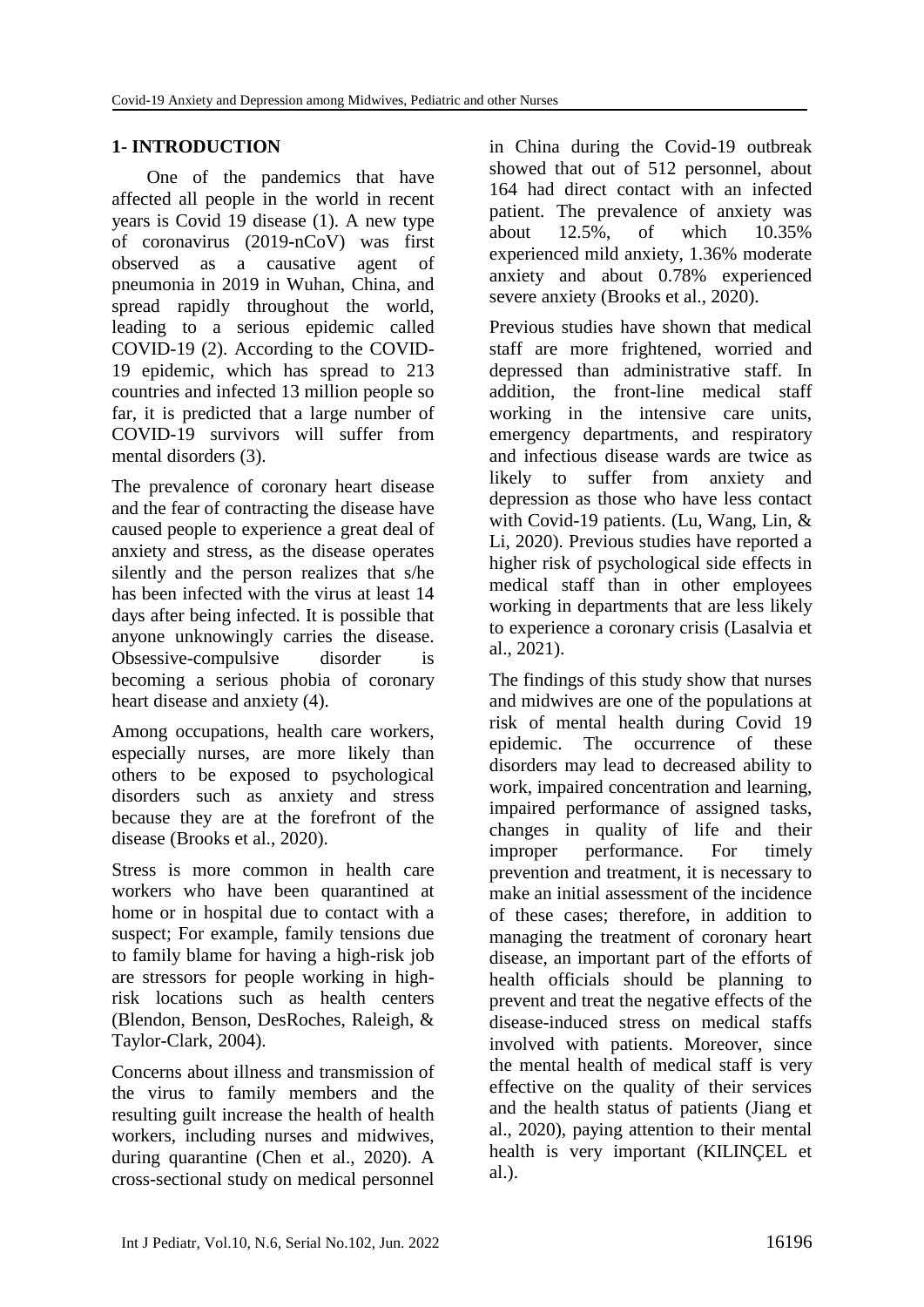Previous studies have shown that children are less likely to develop Quid 19. Thus, our hypothesis is that pediatric ward nurses bear less psychological burden than nurses in other wards and midwives due to less exposure to patients.

#### **2- MATERIALS AND METHODS**

The data of this research is taken from two concurrent studies. Part of the data is from a large-scale study that was conducted to investigate the effect of remote counseling on staffs' mental health in coronavirus reference clinics and hospitals. In this cross-sectional study, all health care providers working in Iranian medical service centers in private and public hospitals as well as coronavirus reference clinics in the southern provinces of Iran were invited to participate in this study. The study lasted three weeks (March 10-30, 2020). Various methods were used to attract participants in this study, including the invitations to cooperate by the Vice Chancellor of Kerman University of Medical Sciences to encourage staff to participate in the study with an online questionnaire linked to it, sent to professional networks and Social, personal communication and snowball sampling. Samples were collected using the available sampling method. Samples of midwives and nurses from this study were randomly selected. Samples of pediatric nurses were randomly selected from another study conducted simultaneously in the southern half of the country.

#### **2-1. Inclusion and Exclusion criteria**

There was no age limit or work experience in the inclusion criteria. Respondents should not have been engaged in any psychological interventions that affect Covid-19-related health anxiety, anxiety, and depression. All participants completed a written consent form to participate in the study prior to answering the online questionnaire.

# **2-2. Ethical considerations**

This study was approved by the Ethics Committee of Kerman University of Medical Sciences (IR.KMU.REC.1399.114). The participants were free to withdraw from the study at any time. Participants' information was recorded anonymously. They received a general description of the study before completing the online questionnaire. All participants confirmed the informed consent questionnaire by pressing a key online. The contact information for the corresponding researcher was at the end of the online questionnaire so that the participants could contact her if they had any problems or questions.

# **2-3. Data collection tools**

a) Demographic profile

b) Modified hospital anxiety and depression scale for coronavirus epidemic

The Hospital Anxiety and Depression Scale (HADS), developed by Sigmund and Sneith (1983), includes 14 item options for measuring the two subscales of Anxiety Level (HADS-A) and Depression (HADS-D) (14). These items are rated on a 4-point Likert scale. The total score is in the range of 0 to 21 for each subscale; scores equal to or less than 7 indicate the absence of anxiety or depression, and scores greater than 7 indicate the presence of anxiety or depression (15). This tool has been validated in different cultures and languages. The Persian version of HADS has been translated by Montazeri et al. confirming that the HADS scale can differentiate between depression and anxiety. According to the convergent validity analysis, there is a negative correlation between HADS and the quality of life questionnaire in cancer patients. HADS has been validated in Iranian populations under various conditions including cancer (15), infertility (16) and epilepsy (17). In response to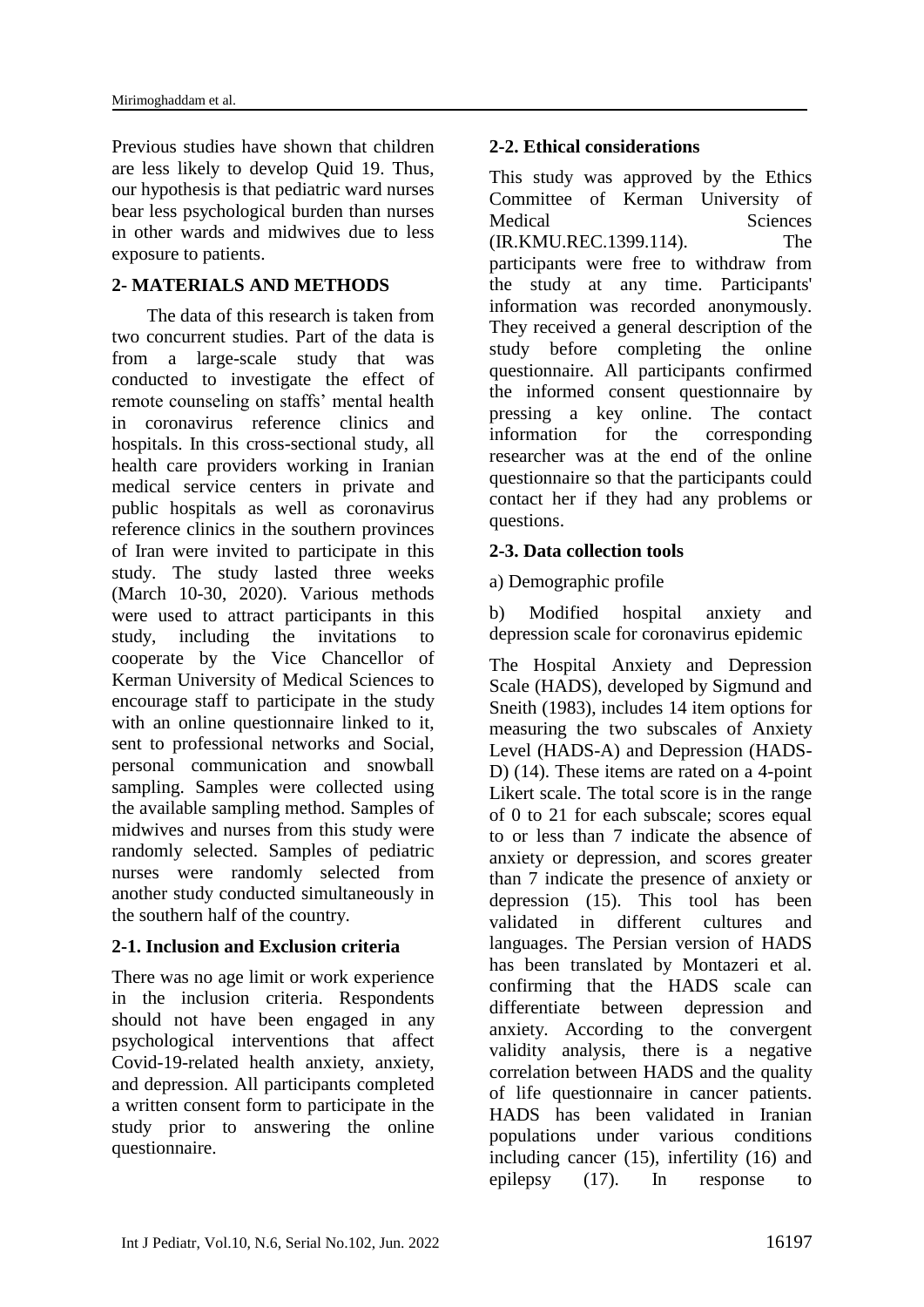psychopathological and psychotherapeutic interventions, HADS is relatively sensitive to the detection of mood swings during treatment (3). This questionnaire has been modified to assess depression and anxiety associated with Covid-19 instead of general anxiety and depression by adding the phrase "Coronavirus outbreak" in the initial description of the tool as well as at the end of all questions.

# **2-4. Data Analysis**

Descriptive statistics are reported as frequency, percentage, mean and standard deviation. Univariate and multiple linear regression analyses were used to identify

the effect of variables on anxiety and depression scores. Data analysis was performed by SPSS 22 software at a significance level of 0.05.

#### **3- RESULTS**

In this study, 88.6% of the participants were women and most of them were under 30 years of age. The mean and standard deviation of nurses' age was  $30.41 \pm 6.59$  years. Married people made up 71.4% of the sample and 55% had children. In this study, 36.4% of the participants were midwife nurses, 35% were pediatric nurses. Other descriptive information is reported in **Table 1**.

| Variable                |               | N(%)      | Variable                   |               | N(%)       |
|-------------------------|---------------|-----------|----------------------------|---------------|------------|
| Gender                  | Female        | 124(88.6) | Direct contact             | does not have | 104 (74.3) |
|                         | Man           | 16(11.4)  | with a coronary<br>patient | does not have | 36(25.7)   |
| age                     | $<$ 30        | 72(51.4)  | Mental illness             | does not have | 136(97.1)  |
| category                | >30           | 68 (48.6) |                            | does not have | 4(2.9)     |
| marital                 | Single        | 40(28.6)  | Physical illness           | does not have | 124 (88.6) |
| status                  | Married       | 100(71.4) |                            | does not have | 16(11.4)   |
| Having a                | has it        | 77(55)    |                            | does not have | 9(6.4)     |
| child                   | does not have | 63(45)    | Sports activities          | disorganized  | 84 (60)    |
| <b>Nursing</b><br>group | Mama          | 51 (36.4) |                            | Regular       | 47(33.6)   |
|                         | Pediatrician  | 49 (35)   |                            |               |            |
|                         | Other nurse   | 40(28.6)  |                            |               |            |

**Table 1:** Demographic information of nurses

The mean and standard deviation of anxiety and depression scores were 12.76  $\pm$  7.75 and 1.78  $\pm$  2.27, respectively. The lowest and highest anxiety scores were 9 and 19, respectively; and for depression, they were 2 and 15, respectively. In terms of anxiety, 92.9% of nurses were at the abnormal level and the rest were on the borderline and none of the nurses were at the normal level. Also in terms of depression, 11.4% were abnormal, 36.4% on the borderline and the rest were normal.

Univariate and multiple linear regression analyses were used to identify the effect of variables on anxiety and depression scores. The results are reported in **Table 2**.

None of the variables in both univariate and multiple linear regression models had a significant effect on nurses' anxiety scores. To identify the factors affecting the depression score, the variables of mental illness status, physical illness and sports activity were significant in univariate regression. Using multiple regression and controlling all variables, the variables of marital status and sports activity had a significant effect on nurses' depression scores. The regression coefficient (Beta) was -1 for marital status and 1.7 for sports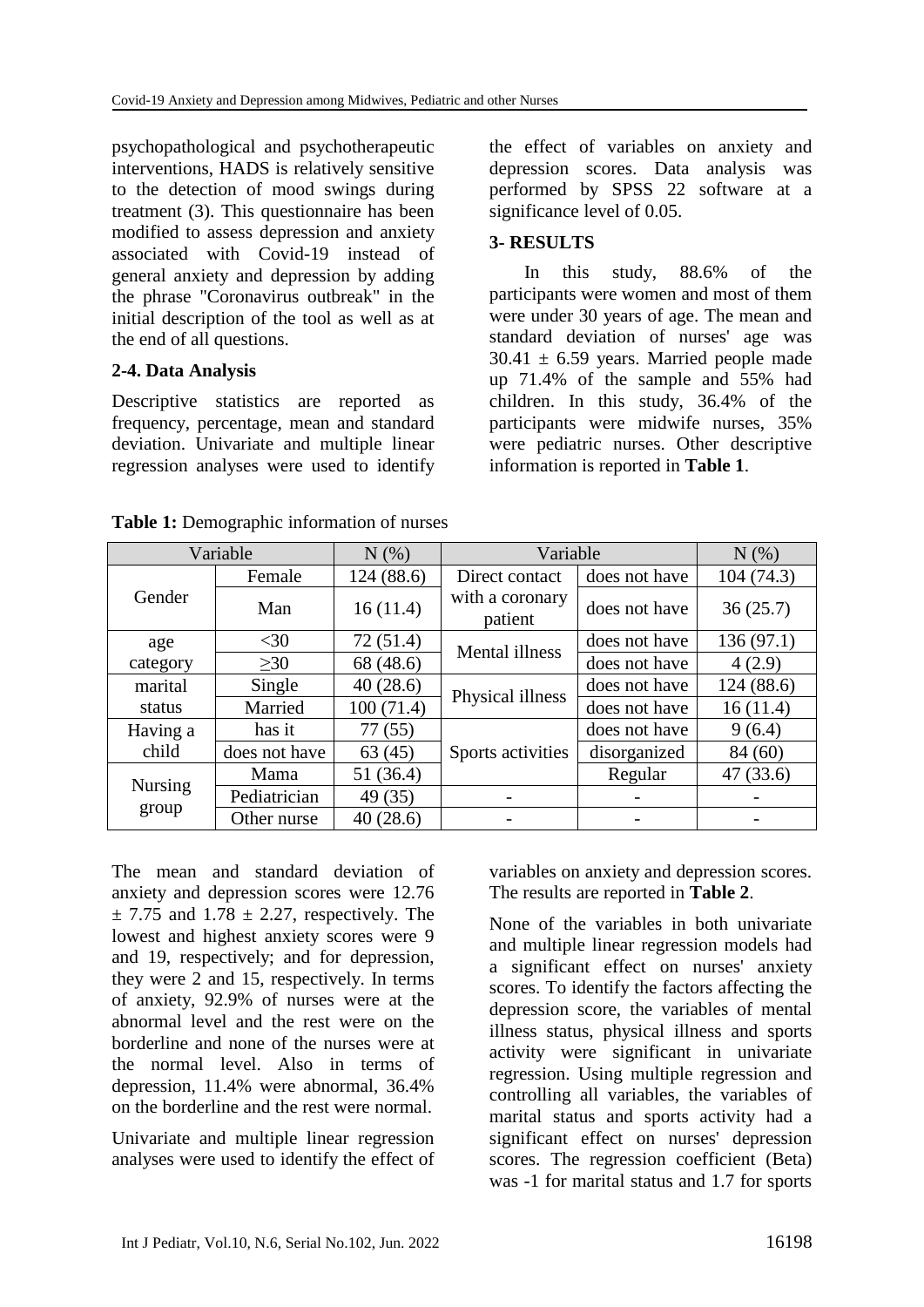activity. The mean score of depression of married nurses was one unit lower than single ones. Also, the average depression of nurses with irregular exercise was 1.7 units higher than nurses without exercise.

|                       | <b>Table 2:</b> Univariate and multiple linear regression results on the predictive factors of anxiety |  |  |  |
|-----------------------|--------------------------------------------------------------------------------------------------------|--|--|--|
| and depression scores |                                                                                                        |  |  |  |

| Variable                                     |               | Anxiety          |                          |                          | Depression       |           |                     |
|----------------------------------------------|---------------|------------------|--------------------------|--------------------------|------------------|-----------|---------------------|
|                                              |               | Mean±SD          | Univariat                | multiple                 | Mean±SD          | Univariat | multiple<br>p-value |
|                                              |               |                  | e p-value                | p-value                  |                  | e p-value |                     |
| Gender                                       | Female        | $12.86 \pm 1.80$ | 0.069                    | 0.486                    | $7.73 \pm 2.32$  | 0.816     | 0.647               |
|                                              | Man           | $12.00 \pm 1.46$ |                          |                          | $7.87 \pm 1.93$  |           |                     |
| age category                                 | $<$ 30        | $12.57 \pm 1.79$ | 0.185                    | 0.184                    | $7.69 \pm 2.44$  | 0.767     | 0.602               |
|                                              | $\geq 30$     | $12.97 \pm 1.77$ |                          |                          | $7.81 \pm 2.09$  |           |                     |
| marital status                               | Single        | $12.52 \pm 1.91$ | 0.318                    | 0.243                    | $7.95 \pm 2.58$  | 0.512     | 0.048               |
|                                              | Married       | $12.86 \pm 1.73$ |                          |                          | $7.67 \pm 2.14$  |           |                     |
| Having a child                               | has it        | $12.69 \pm 1.76$ | 0.580                    | 0.439                    | $7.56 \pm 2.30$  | 0.271     | 0.056               |
|                                              | does not have | $12.86 \pm 1.82$ |                          |                          | $7.98 \pm 2.22$  |           |                     |
| Nursing group                                | Mama          | $12.86 \pm 1.60$ | $\overline{\phantom{0}}$ | $\overline{\phantom{a}}$ | $7.45 \pm 1.82$  |           |                     |
|                                              | Pediatrician  | $13.00 \pm 2.16$ | 0.700                    | 0.757                    | $8.00 \pm 2.49$  | 0.230     | 0.348               |
|                                              | Other nurse   | $12.35 \pm 1.44$ | 0.174                    | 0.309                    | $7.82 \pm 2.50$  | 0.437     | 0.863               |
| Direct contact<br>with a coronary<br>patient | does not have | $12.88 \pm 1.77$ | 0.176                    | 0.671                    | $7.56 \pm 2.17$  | 0.088     | 0.308               |
|                                              | has it        | $12.42 \pm 1.81$ |                          |                          | $8.31 \pm 2.49$  |           |                     |
| <b>Mental illness</b>                        | does not have | $12.74 \pm 1.71$ | 0.264                    | 0.260                    | $7.68 \pm 2.25$  | 0.044     | 0.190               |
|                                              | has it        | $13.75 \pm 3.77$ |                          |                          | $10.00 \pm 2.16$ |           |                     |
| Physical illness                             | does not have | $12.83 \pm 1.70$ | 0.222                    | 0.148                    | $7.60 \pm 2.21$  | 0.035     | 0.094               |
|                                              | has it        | $12.25 \pm 2.32$ |                          |                          | $8.87 \pm 2.45$  |           |                     |
| Sports activities                            | does not have | $12.78 \pm 1.56$ | $\blacksquare$           |                          | $6.11 \pm 0.93$  |           |                     |
|                                              | disorganized  | $12.76 \pm 1.81$ | 0.980                    | 0.837                    | $7.88 \pm 2.04$  | 0.026     | 0.036               |
|                                              | Regular       | $12.77 \pm 1.81$ | 0.986                    | 0.955                    | $7.75 \pm 2.27$  | 0.037     | 0.060               |

# **4- DISCUSSION**

The prevalence of Covid 19 disease in all countries of the world has endangered the psychological and physical health of individuals in the community and due to its mysterious, uncontrollable, unpredictable, and rapidly spreading nature has provided the ground for the spread of psychological problems in the mental health dimension of individuals (1). The World Health Organization (WHO) has reported a higher prevalence of occupational psychological disorders due to stress in healthcare settings (3). The outbreak of coronavirus in China has shown an increase in negative emotions, including anxiety, depression, and anger, which cause excessive stress (4), which accompany symptoms such as fear (response to a known threat) and anxiety (response to Unknown threat). Generalized Anxiety Disorders (GADs) are primarily characterized by symptoms of fear, anxiety, and arousal (5).

This study is the first study to investigate the prevalence of anxiety and depression associated with Covid-19 among midwives and nurses, during the Covid-19 epidemic. The overall prevalence of Covid-related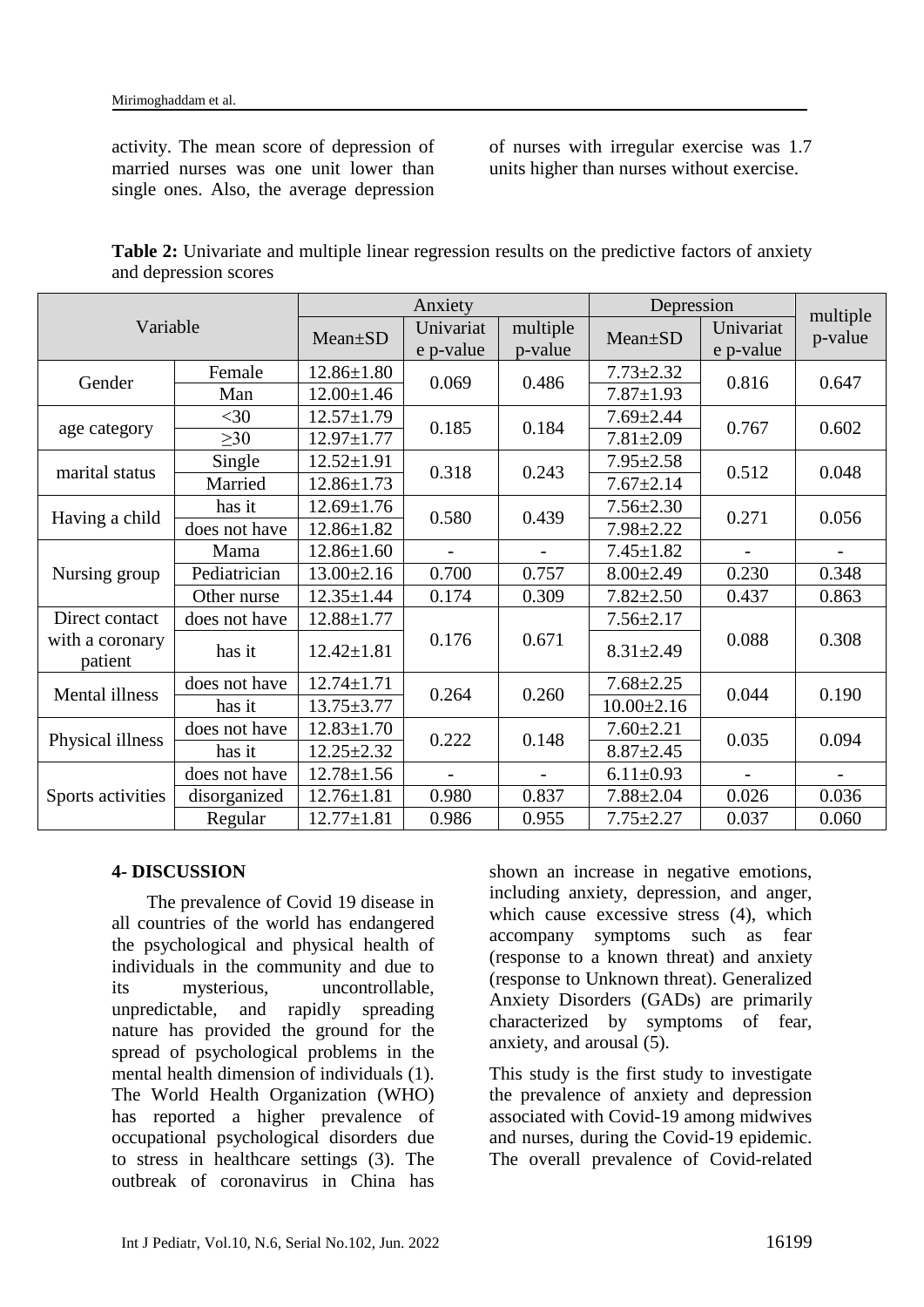anxiety and depression in the present study was about 80%.

Feelings of vulnerability, loss of control, concerns about personal health and transmission of the virus to family members and others, job changes and fear of isolation, rapid human-to-human transmission and high mortality rates of the infection, make employees more sensitive to their job-related risks (10). An increasing number of confirmed or suspected cases, high workload, lack of personal protective equipment, excessive media coverage, lack of specific medications and lack of adequate support are among the psychological burdens imposed on hospital staff during the Covid-19 epidemic (9). Excessive risk of nurses working in public hospitals, inadequate preparedness for unpredictable epidemics, conflict with core professional values, and disruption of family and work management are among the stressors in this situation. The lack of any emergency plan for public health emergencies in hospitals also poses a major challenge for nurses' day-to-day work (8).

Anxiety and depression scores were not significantly different among the treatment staff. The prevalence of Covid-19 anxiety was high among the hospital staff in Iran and the prevalence of depression was moderate.

Previous studies have shown that exercise can reduce the level of anxiety and depression (25) (24). One study investigated the relationship between anxiety and inactivity. The findings of this study also showed that the higher the level of inactivity, the higher the level of anxiety (16). In a meta-analysis, Wipfli et al. examined the effect of regular exercise compared to other forms of treatment, finding that regular exercise significantly reduces anxiety (24). In another study, Wu et al. reported that women who exercised less than 7 hours a week had a relative risk of 1.23 ( $p = 0.02$ ) more than the women who exercised more than 7 hours a week (Wu et al., 2020). Lebel et al., likewise, stated that Physical activity reduces anxiety symptoms (Lebel et al., 2020b). The findings of the present study showed that anxiety levels are not associated with exercise while in line with the decrease in the physical activities, an increase in the level of depression was observed. Differences between studies may be related to the levels of physical activity, since in the present study only 6% of medical staff exercised regularly.

A study on the medical staff in China showed a high level of anxiety and depression among medical staff. However, the prevalence of anxiety and depression in health care workers in China during Quoid-19 was much lower than that found in the present study (19). These findings indicate that health care providers became severely depressed and anxious during infectious epidemics. Also in terms of depression in the present study, 11.4% were abnormal, 36.4% on the borderline and the rest were normal. In general, infections have been found to be associated with a higher risk of mood disorders (7), and it appears that there is a higher risk of severe infections (8). This statement is consistent with the findings of the SARS-CoV-1 epidemic, which has shown depressive symptoms among patients during the period of infection (9). This higher risk may be due to the effect of the coronavirus on the brain directly or indirectly by inducing a widespread cytokine response in the brain (10).

In our study of Covid-19 depression and anxiety, there was no apparent difference between men and women. In line with the present study, two studies in China (19, 21) found no significant relationship between anxiety levels and gender. However, another study that compared the level of anxiety between male and female infertility in normal periods (without corona prevalence) showed that the level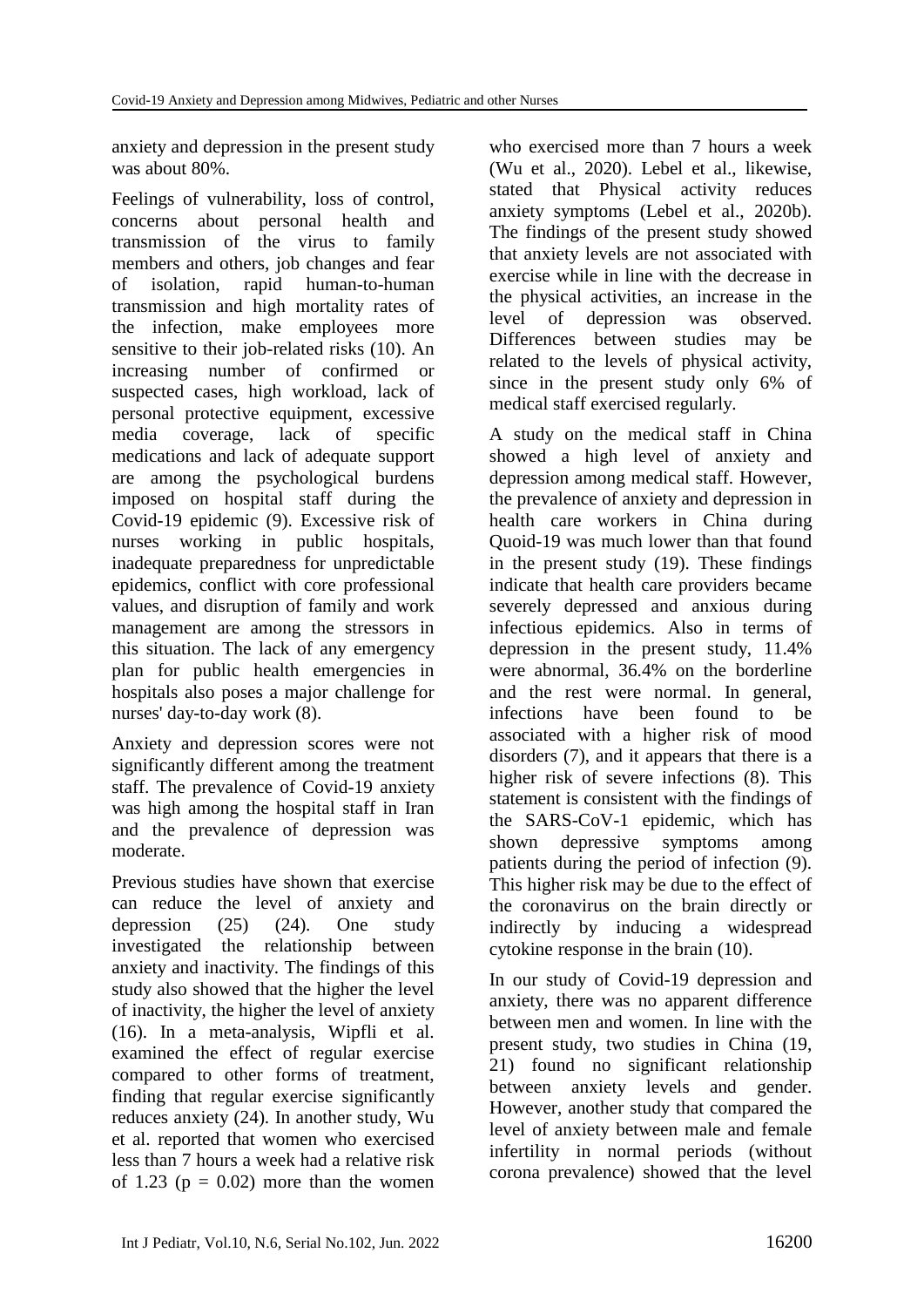of anxiety in female gender is higher than male (22). Thus, although the present study did not show a significant relationship between gender and the patients' anxiety, in some studies there was a relationship that could be due to the influence of social and cultural factors, the number of samples and sampling method. Furthermore, in the present study, the severity of the three variables (health anxiety, depression and anxiety) was not different between the two age groups. Similarly, Liu (19) did not report any agebased differences, although the classification of age groups was different in the two studies. In a study conducted during the SARS period, the age group of less than 30 years was considered as a predictor of anxiety (23). However, the two studies did not find any difference in the incidence of anxiety and age.

In another study, in contrast to the present study, multivariate logistic regression showed that age  $(\leq 35)$  was associated with the level of anxiety of medical staff, i.e., medical staff under 35 years of age had more symptoms of anxiety and depression than those over 35 years old (21).

# **4-1. Limitations and strength of the study**

One of the strengths of the present study is the Web-based survey (WBS) design which prevents potential infections and encourages the voluntary participation of individuals through the online system. Web-based survey (WBS) with unexpected and general technical problems is accompanied with unexpected technical problems (28). However, we experienced few technical problems in the present study. Moreover, in the WBS design, health care providers with higher anxiety levels are more likely to be treated or prevented. Nonetheless, since the present study is cross-sectional, the relationship between health anxiety and the related risk factors can not be evaluated. It is, then, suggested that future studies be designed

longitudinally to examine anxiety and depression in covid peaks. In our study, mental health was assessed only once. If the prevalence is assessed over several time periods, it may be possible to assess psychological adjustments, such as the ability to tolerate emotional and physical distress in patients with Qovid. The prevalence of Qovid in different provinces of Iran has been reported differently. On the other hand, the present study was conducted in the southern provinces of Iran. Therefore, caution should be exercised in generalizing the results to the whole country or other countries. The high prevalence of depression and anxiety in the present study may be due to the use of the self-report questionnaire. The use of this questionnaire may be associated with the risk of underreporting or overreporting. One way to diagnose anxiety and depression is to use a clinical interview that has not been used in the current study. Another limitation of this study is that some confounding variables are not considered in the present study. Work experience, hospital valley, gender, marital status, economic status, personality, physical illness and level of education were effective factors in health anxiety. Working in a specialized hospital, female gender, being married, low income, postgraduate education and having a physical illness are also among the risk factors for increasing health anxiety (11).

# **5- CONCLUSION**

Anxiety and depression scores were not significantly different among the treatment staff. The prevalence of Covid-19 anxiety was high among the hospital staff in Iran and the prevalence of depression was moderate, which can have detrimental effects on the quality of care provided by nurses and midwives to the patient. Prospective health care should lead to more support and appropriate interventions for medical staff, which in turn will help improve the mental health of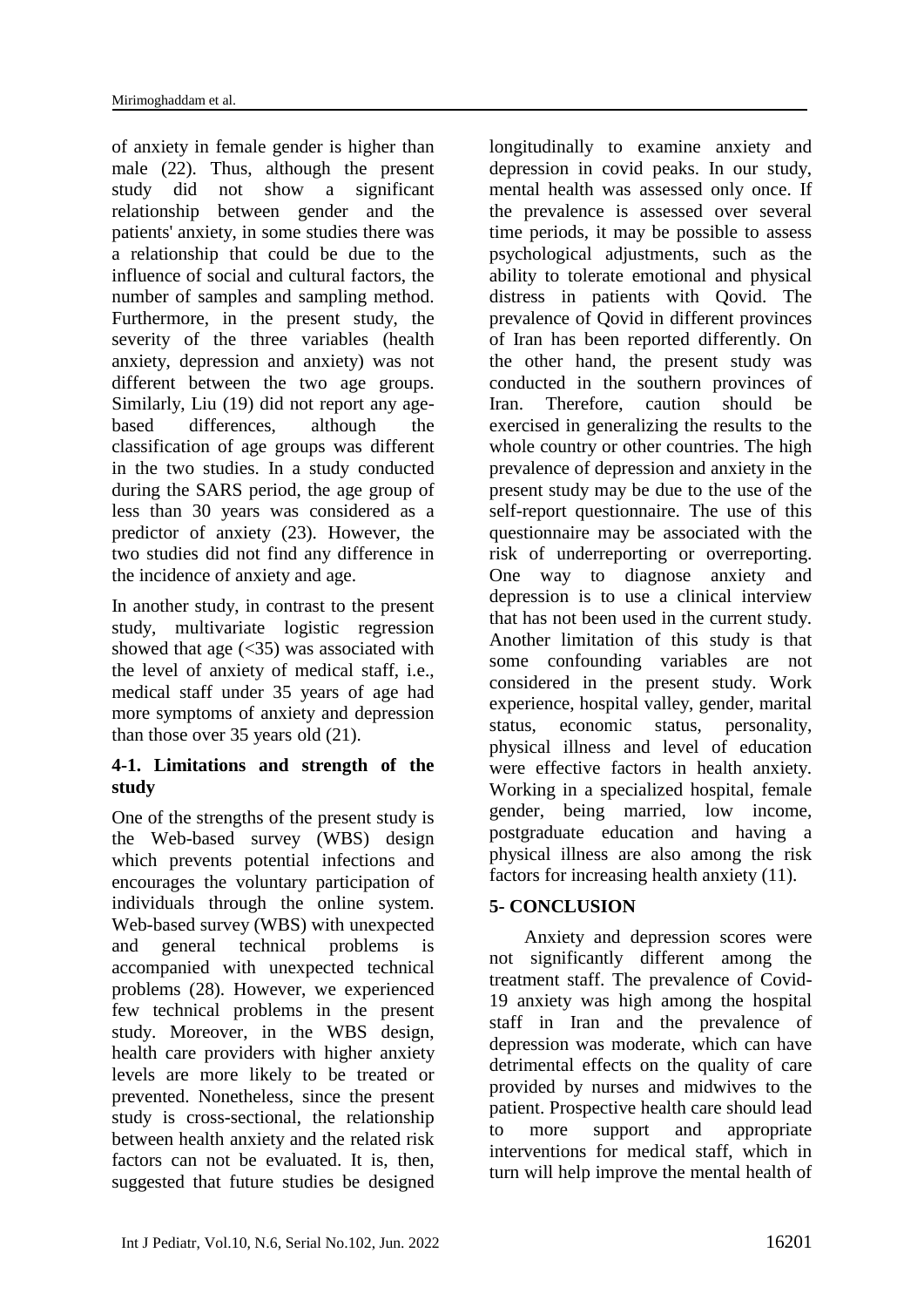health care providers and thus the quality of care provided to patients. To design any preventive or therapeutic programs for the medical staff, it is necessary to consider the risk factors of anxiety and depression related to the corona virus or any infection in general.

#### **6- REFERENCES**

1. Huang C, Wang Y, Li X, Ren L, Zhao J, Hu Y, Zhang L, Fan G, Xu J, Gu X, Cheng Z, Yu T, Xia J, Wei Y, Wu W, Xie X, Yin W, Li H, Liu M, Xiao Y, Gao H, Guo L, Xie J, Wang G, Jiang R, Gao Z, Jin Q, Wang J, Cao B, Clinical features of patients infected with 2019 novel coronavirus in Wuhan, China. The Lancet, 2020. 395(10223): p. 497-506.

2. Jiang LC, Yan YJ, Jin ZS, Hu ML, Wang L, Song Y, Li NN, Su J, Wu DX, Xiao T, The depression anxiety stress Scale-21 in Chinese hospital workers: reliability, latent structure, and measurement invariance across genders. Frontiers in psychology, 2020. 11.

3. Oliveira E.B.d, Silva SR, Sora ABd, Oliveira TSd, Valério RL, Dias LBS, Minor psychic disorders in nursing workers at a psychiatric hospital. Revista da Escola de Enfermagem da USP, 2020. 54.

4. Lu W, Wang H, Lin Y, Li L, Psychological status of medical workforce during the COVID-19 pandemic: A crosssectional study. Psychiatry research, 2020. 288: p. 112936.

5. Posmontier, B. and D. Breiter, Managing generalized anxiety disorder in primary care. The Journal for Nurse Practitioners, 2012. 8(4): p. 268-274.

6. Jiang S, Xia S, Ying T, Lu L, A novel coronavirus (2019-nCoV) causing pneumonia-associated respiratory syndrome. Cellular & molecular immunology, 2020. 17(5): p. 554-554.

7. Wu D, Jiang C, He C, Li C, Yang L,

Yue Y, Stressors of nurses in psychiatric hospitals during the COVID-19 outbreak. Psychiatry research, 2020. 288: p. 112956.

8. Bocéréan, C. and E. Dupret, A validation study of the Hospital Anxiety and Depression Scale (HADS) in a large sample of French employees. BMC psychiatry, 2014. 14(1): p. 354.

9. Chen Q, Liang M, Li Y, Guo J, Fei D, Wang L, He L, Sheng C, Cai Y, Li X, Wang J, Zhang Z, Mental health care for medical staff in China during the COVID-19 outbreak. The Lancet Psychiatry, 2020. 7(4): p. e15-e16.

10. Chen Q, Zhang Y, Zhuang D, Mao X, Mi G, Wang D, Du X, Yi Z, Shen X, Sui Y, Li H, Cao Y, Zhu Z, Hou Z, Li Q, Yuan Y, Health anxiety in medical employees: A multicentre study. Journal of International Medical Research, 2019. 47(10): p. 4854- 4861.

11. Maunder R, Hunter J, Vincent L, Bennett J, Peladeau N, Leszcz M, Sadavoy J, Verhaeghe LM, Steinberg R, Mazzulli T, The immediate psychological and occupational impact of the 2003 SARS outbreak in a teaching hospital. Cmaj, 2003. 168(10): p. 1245-1251.

12. Lu W, Wang H, Lin Y, Li L, Psychological status of medical workforce during the COVID-19 pandemic: A crosssectional study. Psychiatry research, 2020: p. 112936.

13. Ghazanfarpour M, Ashrafinia F, Zolala S, Ahmadi A, Jahani Y, Hosseininasab A, Investigating the Effectiveness of Tele-Counseling on Mental Health of Staff in Coronavirus Reference Clinics and Hospitals. Available at SSRN 3572898, 2020.

14. Zigmond, A.S. and R.P. Snaith, The hospital anxiety and depression scale. Acta psychiatrica scandinavica, 1983. 67(6): p. 361-370.

15. Montazeri A, Vahdaninia M, Ebrahimi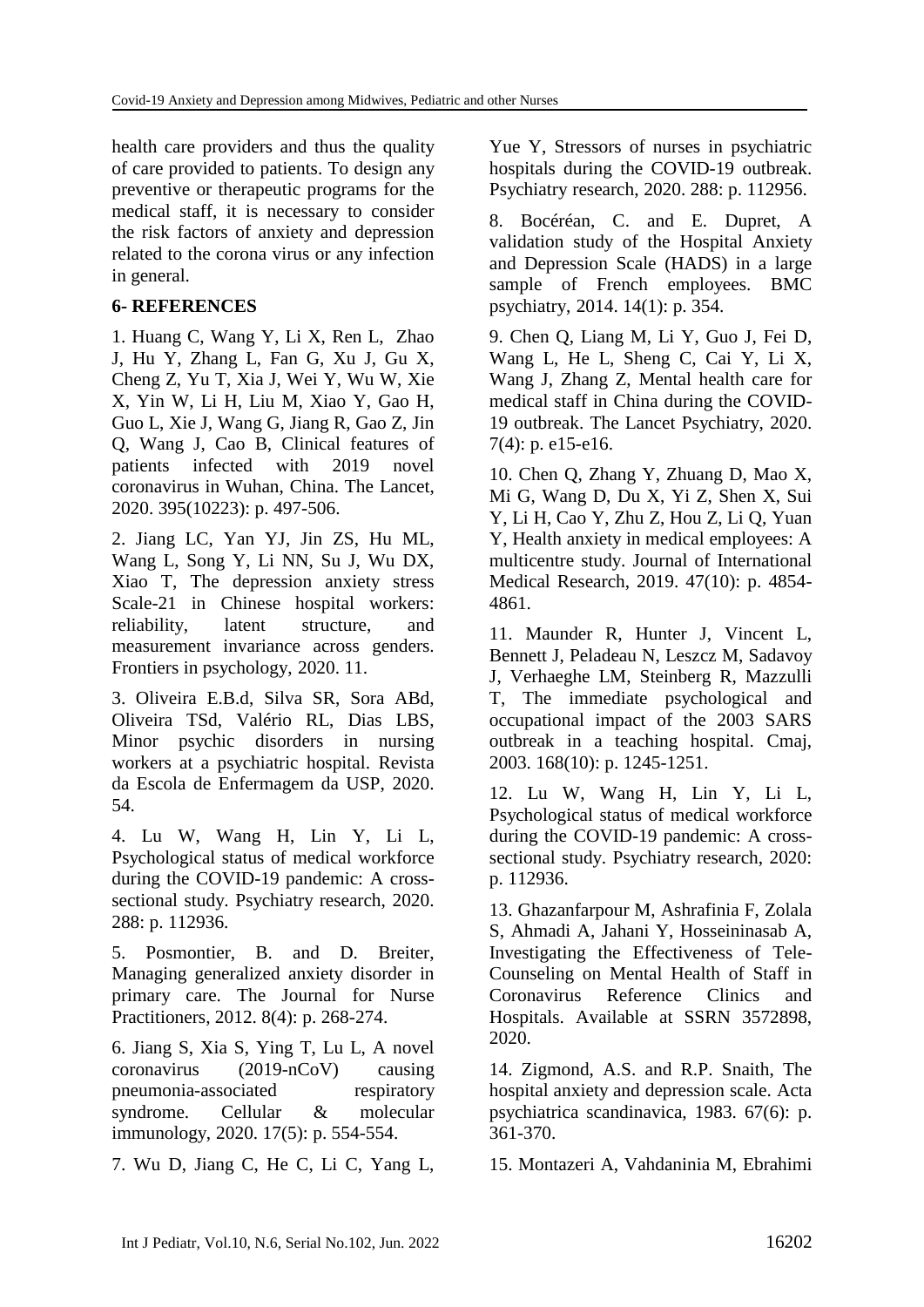M, Jarvandi S, The Hospital Anxiety and Depression Scale (HADS): translation and validation study of the Iranian version. Health and quality of life outcomes, 2003. 1(1): p. 14.

16. Amini, P., S. Maroufizadeh, and R.O. Samani, Evaluating the factor structure, item analyses, and internal consistency of hospital anxiety and depression scale in Iranian infertile patients. International Journal of Reproductive BioMedicine, 2017. 15(5): p. 287.

17. Evans SJ, Bassis CM, Hein R, Assari S, Flowers SA, Kelly MB, Young VB, Ellingrod VE, McInnis MG, The gut microbiome composition associates with bipolar disorder and illness severity. Journal of psychiatric research, 2017. 87: p. 23-29.

18. Alharthy N, Alrajeh OA, Almutairi M, Alhajri A, Assessment of anxiety level of emergency health-care workers by generalized anxiety disorder-7 tool. International Journal of Applied and Basic Medical Research, 2017. 7(3): p. 150.

19. Liu CY, Yang YZ, Zhang XM, Xu X, Dou QL, Zhang WW, Cheng ASK, The prevalence and influencing factors in anxiety in medical workers fighting COVID-19 in China: a cross-sectional survey. Epidemiology & Infection, 2020: p. 1-17.

20. Nemati, M., B. Ebrahimi, and F. Nemati, Assessment of Iranian nurses' knowledge and anxiety toward COVID-19 during the current outbreak in Iran. Archives of Clinical Infectious Diseases, 2020. 15(COVID-19).

21. Huang, Y. and N. Zhao, Generalized anxiety disorder, depressive symptoms and sleep quality during COVID-19 outbreak in China: a web-based cross-sectional survey. Psychiatry research, 2020: p. 112954.

22. McLean CP, Asnaani A, Litz BT, Hofmann SG, Gender differences in anxiety disorders: prevalence, course of illness, comorbidity and burden of illness. Journal of psychiatric research, 2011. 45(8): p. 1027-1035.

23. Su TP, Lien TC, Yang CY, Su YL, Wang JH, Tsai SL, Yin JC, Prevalence of psychiatric morbidity and psychological adaptation of the nurses in a structured SARS caring unit during outbreak: a prospective and periodic assessment study in Taiwan. Journal of psychiatric research, 2007. 41(1-2): p. 119-130.

24. [Gong](https://pubmed.ncbi.nlm.nih.gov/?term=Gong+Y&cauthor_id=25050618) Y, [Han](https://pubmed.ncbi.nlm.nih.gov/?term=Han+T&cauthor_id=25050618) T, [Chen](https://pubmed.ncbi.nlm.nih.gov/?term=Chen+W&cauthor_id=25050618) W, [Dib](https://pubmed.ncbi.nlm.nih.gov/?term=Dib+HH&cauthor_id=25050618) HH, [Yang](https://pubmed.ncbi.nlm.nih.gov/?term=Yang+G&cauthor_id=25050618) G, [Zhuang](https://pubmed.ncbi.nlm.nih.gov/?term=Zhuang+R&cauthor_id=25050618) R, [Chen](https://pubmed.ncbi.nlm.nih.gov/?term=Chen+Y&cauthor_id=25050618) Y, [Tong](https://pubmed.ncbi.nlm.nih.gov/?term=Tong+X&cauthor_id=25050618) X, [Yin](https://pubmed.ncbi.nlm.nih.gov/?term=Yin+X&cauthor_id=25050618) X, [Lu](https://pubmed.ncbi.nlm.nih.gov/?term=Lu+Z&cauthor_id=25050618) Z, Prevalence of anxiety and depressive symptoms and related risk factors among physicians in China: a cross-sectional study. PloS one, 2014. 9(7): p. e103242.

25. Wipfli, B.M., C.D. Rethorst, and D.M. Landers, The anxiolytic effects of exercise: a meta-analysis of randomized trials and dose–response analysis. Journal of Sport and Exercise Psychology, 2008. 30(4): p. 392-410.

26. Silver, R., The Relationship Between Physical Activity Levels and Health Anxiety. 2019.

27. Pugh, N.E. and H.D. Hadjistavropoulos, Is anxiety about health associated with desire to exercise, physical activity, and exercise dependence? Personality and Individual Differences, 2011. 51(8): p. 1059-1062.

28. Kowalyk, K.M., H.D. Hadjistavropoulos, and S.L. Jones, What impact does pregnancy have on anxiety about health? Journal of Psychosomatic Obstetrics & Gynecology, 2009. 30(4): p. 223-230.

29. Paradise, S.J., What's missing? Mentee training seminars for students of interpreter training programs. 2013.

30. Bawardi-Shomar, L., Principals' attitudes toward the inclusion of students